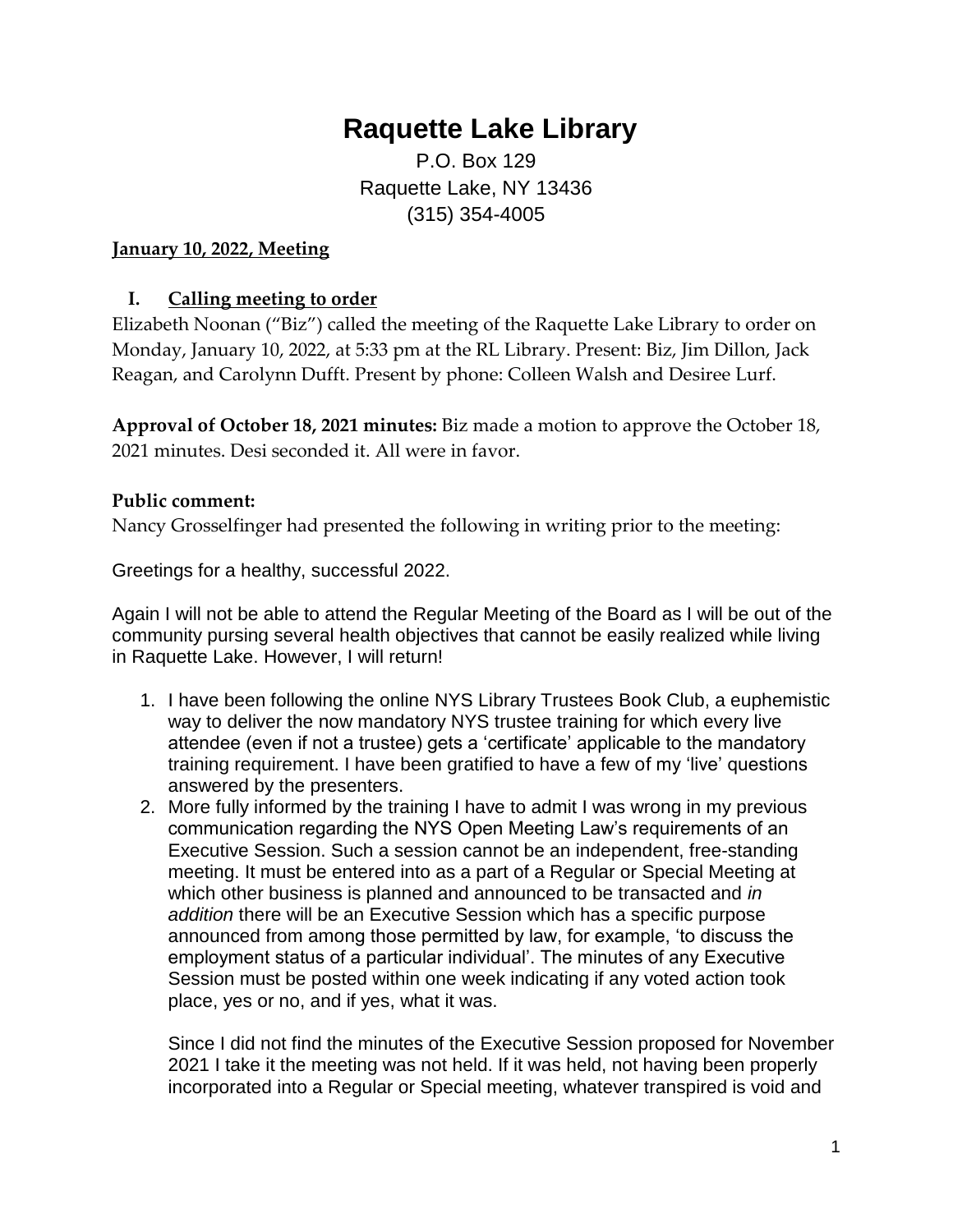must be done over in the lawful manner. This meeting of January 2022 could rectify the situation.

3. One of the training sessions devoted itself to 'personnel' and it emerged that all libraries should have a Memorandum of Understanding or Contract of Employment with every staff member. The purpose of this document is to clarify for both the institution and the individual what the responsibilities and benefits are. It is foundational for employee evaluation as well*. I asked for this library's documents to learn that it has no such agreements in place.*

**As a matter of good governance this situation should be rectified without delay**. SALS and/or an attorney could provide models to be adapted for the Raquette Lake Library. The document would simply make concrete, in writing, what is already the case in terms of job title and responsibilities, number of hours, hourly wage, overtime/compensatory time/personal leave/sick leave, holidays, separation notification.

In large measure it would incorporate many of the matters to be reviewed and reaffirmed in the annual evaluation of the employee especially if a salary increase, change of title or warning is in order.

**Such a document is not about the individual occupying a particular position, it is about the institution of the library as a public good and therefore fiduciary duty requires the trustees to put into place that which is for the good of the library to reduce any strain with an employee and protect it from any potential future legal action**. The Library Trustee Book Club instructors made clear that most of the litigation libraries face deals with the matter of 'personnel' and having good policies and practices in place short circuits or halts depletion of library resources needed to resolve personnel matters. If an employee declines to sign the 'agreement' or 'contract' an additional form of declination would be signed by the employee to again protect the library.

4. In the same vein I asked for the library's 'personnel policies' to learn none exist in writing. **This too should be rectified without delay for reasons of good governance and fiduciary duty.** What *publicly supported institution* that employees people does **not** have 'personnel policies'? The Town? County? School district? Again, SALS and/or an attorney could provide models and guidance in preparing and adopting such policies for the benefit of the employees, current and future, to be reviewed and possibly up-dated on a regular basis along with the other mandated policies finally adopted one year ago. (Thank God!)

At the 2021 Annual Meeting two of us spoke to the issue of treating employees with respect and as the professionals they are expected to be as they work in a library, even a small library such as ours. If the taxpayers and donors knew that the basic documents of an 'agreement' and 'personnel policies' were not in place in this library they would be shocked and mortified. Since the founding of the library 100 years ago such fundamentals should have been accomplished. While trustees cannot be held responsible for what predecessors failed to accomplish (or guess why) they are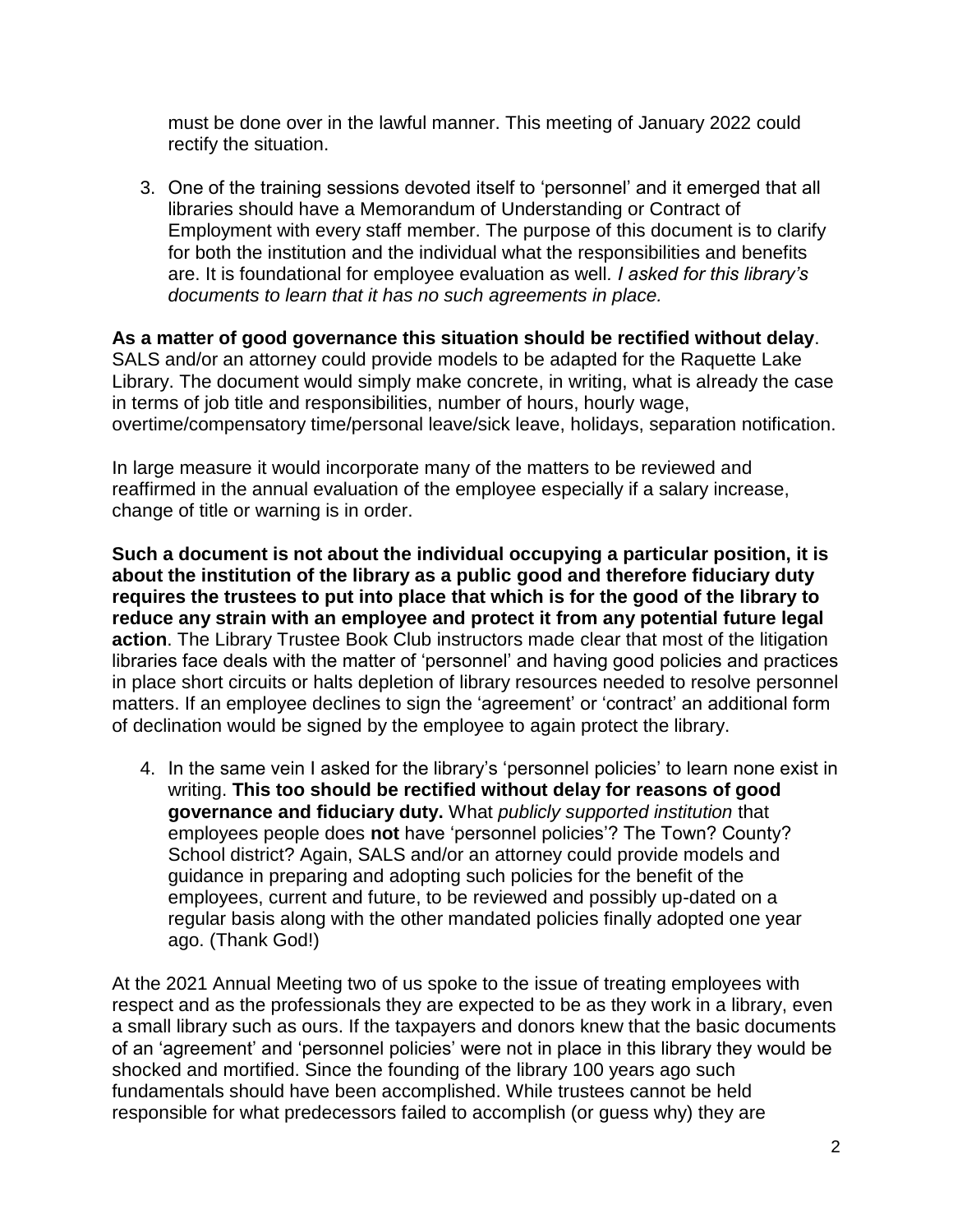accountable for what they know about during their term of office. Let the records of the library show which trustees did something about making things right and those who couldn't be bothered to do so.

5. Based upon the minutes of the October 2021 I do not see a resolution of Jim Dillon's declaration of potential conflict of interest with regard to the purchase of heating oil from Raquette Lake Supply. The minutes have a number of question marks but no answers now more than one year out. What problem is the president/ board having in following the library's adopted Conflict of Interest Policy protocol?

I rest my case.

And will be watching for the timely posting of the minutes of all meetings as I continue to participate in the upcoming monthly online Library Trustees Book Club sessions of 2022. I hope you will join the c. 300+ of us already onboard across NYS. There is always something useful to learn about good library governance.

Thank you for allowing this public comment for inclusion in the meeting's records.

Nancy Grosselfinger

Addendum Public Comment for January 11, 2022 Board Meeting:

Since the RL library surveys indicate there is a clear interest in 'programming' at the library, this pre-packaged/librarian assisted technology education, under guidance from SALS, could be a great starting point for the RL demographic/library user profile, permanent and seasonal.

Imagine how the lives of so many people (and businesses) could be changed if full competence in technology could be achieved in RL! Think of all the relationships that could be enhanced during the continuing social distancing…Why shouldn't RL Library, arguably the most remote/smallest service population library in NYS c.100, be in the forefront of offering its patrons this educational opportunity?

Sign me up! Always something to learn----from the library.

Nancy Grosselfinger

Raquette Lake

## **Brief discussion of public comment:**

The November meeting was in fact a special meeting with the purpose of an executive session. While we attempt to upload the minutes onto our website asap, they need not be posted according to the open meetings law but made available to the public. The Board will investigate the personnel policy etc…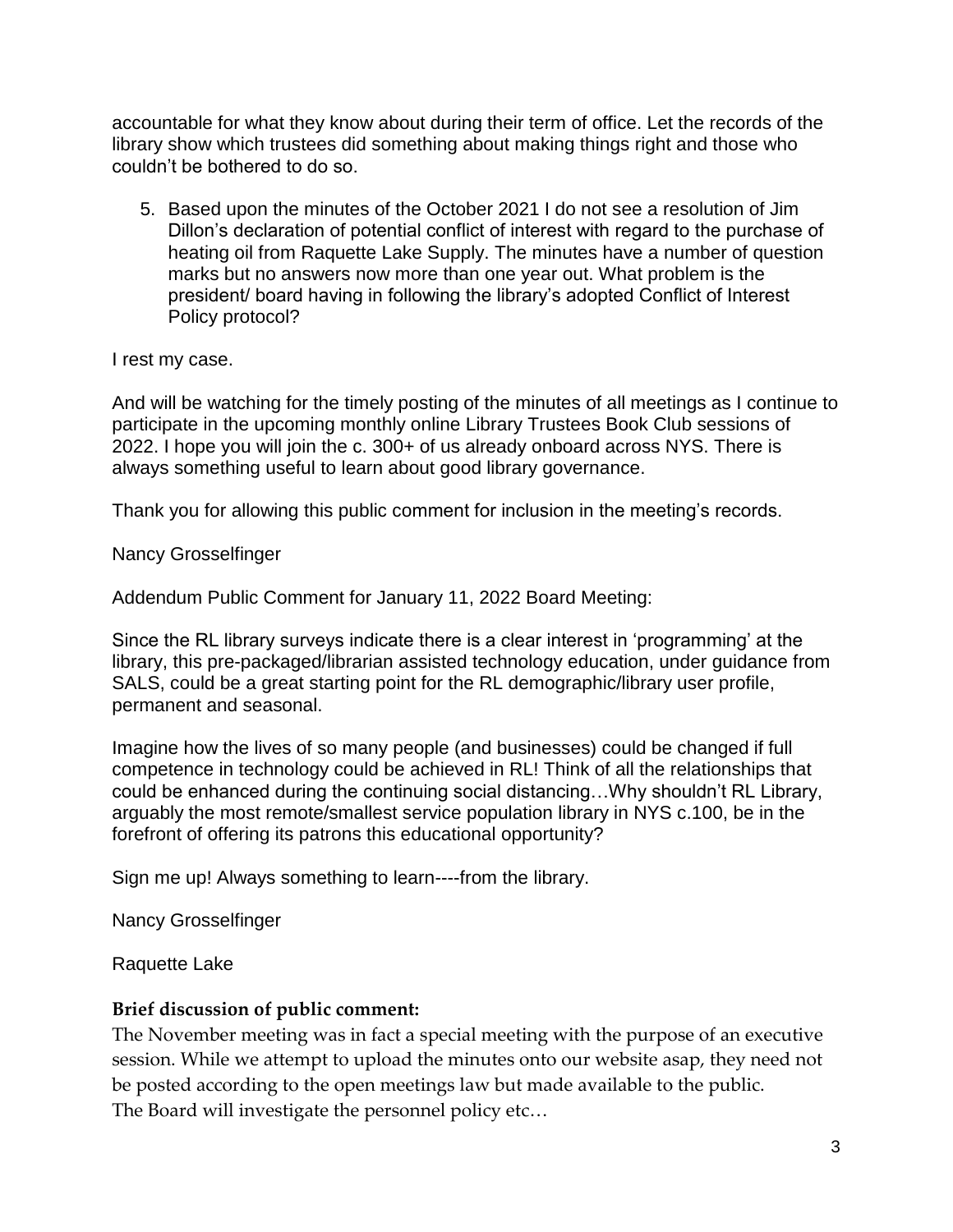## **II. Treasurer's Report by Jim Dillon:**

#### **November**

- Income: \$ 729.93
- Expenses: \$ 4,500.00
- Checking: \$54,506.88
- Savings: \$42,512.66

## **December**

- Income: \$ 3,734.19
- Expenses: \$ 5,216.34
- Checking: \$ 53, 024.73
- Savings: \$42,543.19

Biz made a motion to accept the Treasurer's report and Jack seconded it. All were in favor.

#### **III. Librarian's Report as done by Carolynn Dufft:**

| Item Circ:    |                             |               |
|---------------|-----------------------------|---------------|
|               | Oct 2021: 214 Nov 2021: 175 | Dec 2021: 212 |
|               | Oct 2020: 251 Nov 2020: 183 | Dec 2020: 204 |
| ILL $(out)$ : |                             |               |
| Oct 2021: 204 | Nov 2021: 184               | Dec 2021: 195 |
|               | Oct 2020: 191 Nov 2020: 256 | Dec 2020: 267 |

Biz made a motion to accept the Librarian Report. Jim seconded it. All were in favor.

## **IV. OLD BUSINESS**

• **Conflict of interest:** Jim was excused to leave. Helmers and RLS were same price. Clark's was a little bit cheaper, but doesn't service. Makes more sense to stick with RLS.

Helmers: \$3.209 Clarks: \$2.99 w/o service RLS: \$3.29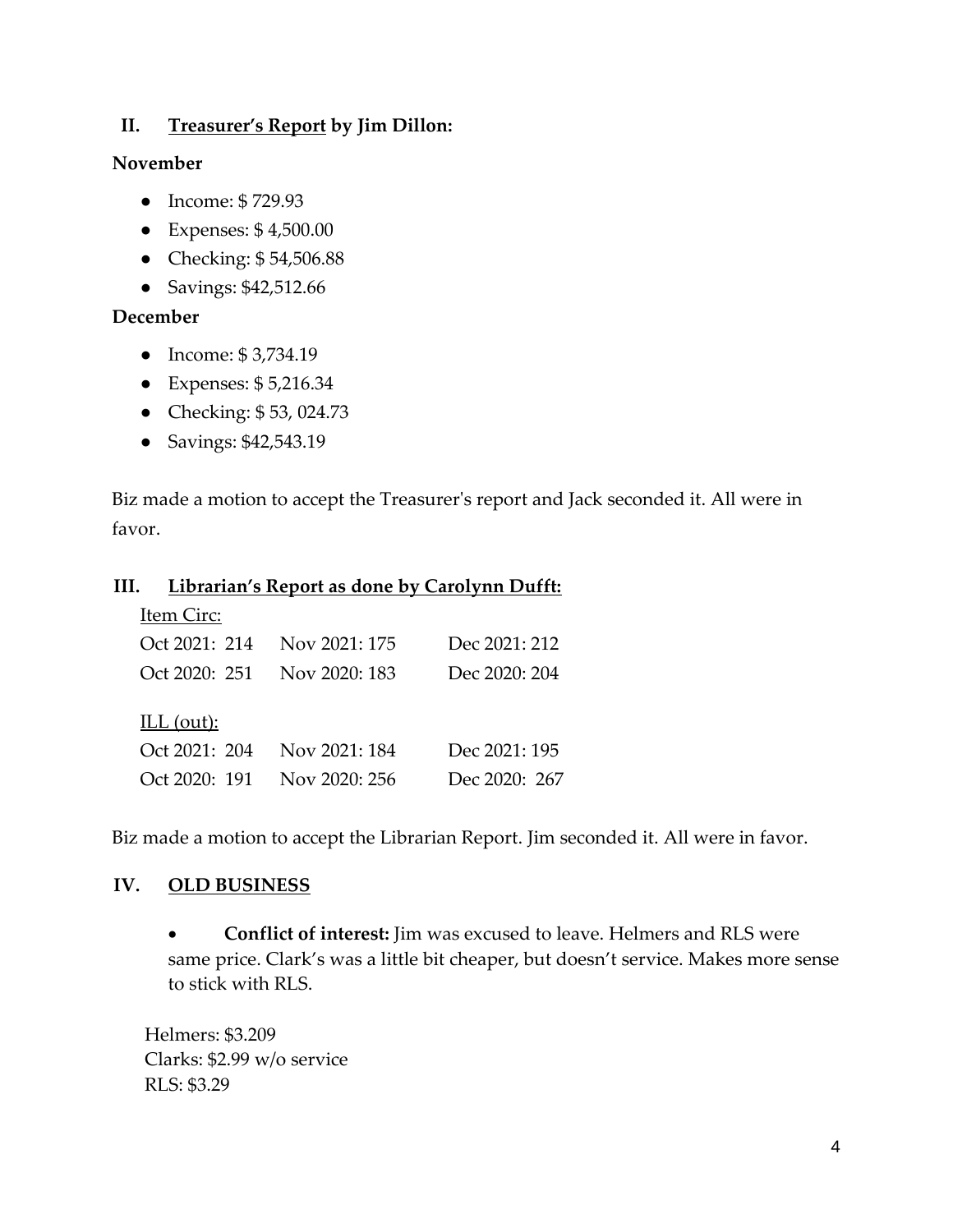Based on review of price and service the board concluded that there is no conflict of interest. Biz made motion and Jack seconded it.

• **Audit:** Biz made a motion to make an review/audit done and Biz will contact her to follow up on it. Desi seconded it. All in favor.

One big number balance prop assets/capital funds is off by \$10,000; this has been a problem since the 1970ies/1980ies. This number has been off forever, no box in annual report to change. Thus, mistake keeps getting pushed forward.

- Awnings over the porch, can do this in spring, but should get columns done first
- leaf blower, will get battery powered one in spring
- fax to email: Carolynn to follow up will touch base with Desi on this.
- **Setting up credit card payments via website**, Desi to finalize with Biz and Jim.
- Pillars: update, Jeff Evans promised to get this done by spring
- conflict of interest (see above)
	- $\triangleright$  RLS \$3.19/gallon
	- $\triangleright$  Clark's \$
	- > Helmers \$
- Centennial celebration (May 25, 2022)
	- $\triangleright$  Carolynn suggested getting banner & tote bags
	- $\triangleright$  Special event in connection to book sale
- Addition: Colleen believes we need an estimate. Jim cautioned that estimates are pricy and the numbers not always helpful. He also noted that there is another fund raiser in town to build the new fire station. Thus, an addition may not be timely.

# **V. New Business**

• **Letter has been prepared for school board asking for \$11,500.** Biz made motion to accept the proposed letter. Jack seconded it. All were in favor.

• **Frontier bill will increase substantially in 2022.** Biz will look into E-Ray application, a funding for school and libraries for communication services (online and phone). SALS said they would help with 2022 bill.